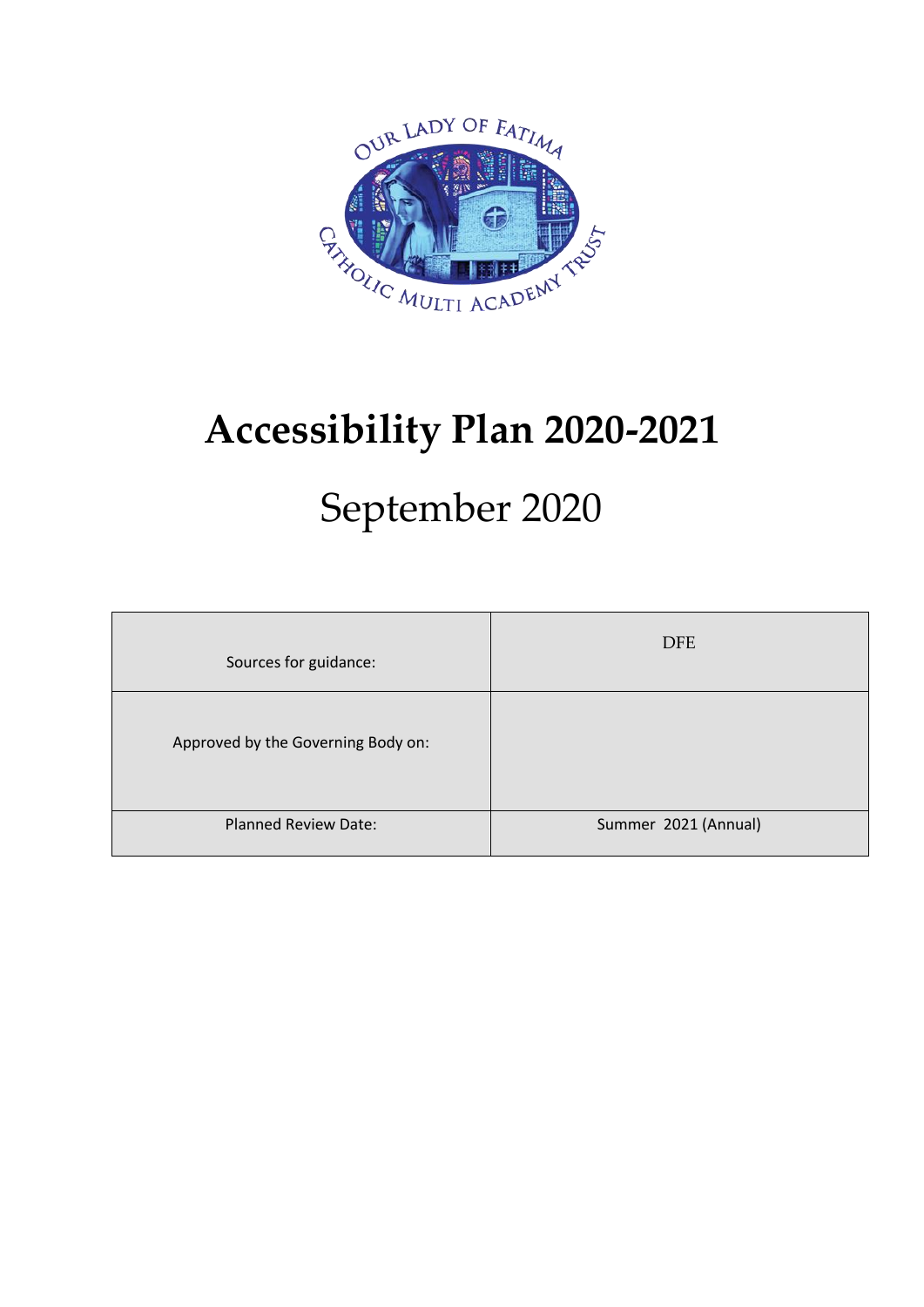Our Lady of Fatima Catholic Multi Academy Trust is a charitable company limited by guarantee registered in England and Wales under company registration number: 07696069 and registered address: St. Alban's Catholic Academy, First Avenue, Harlow, Essex, CM20 2NP.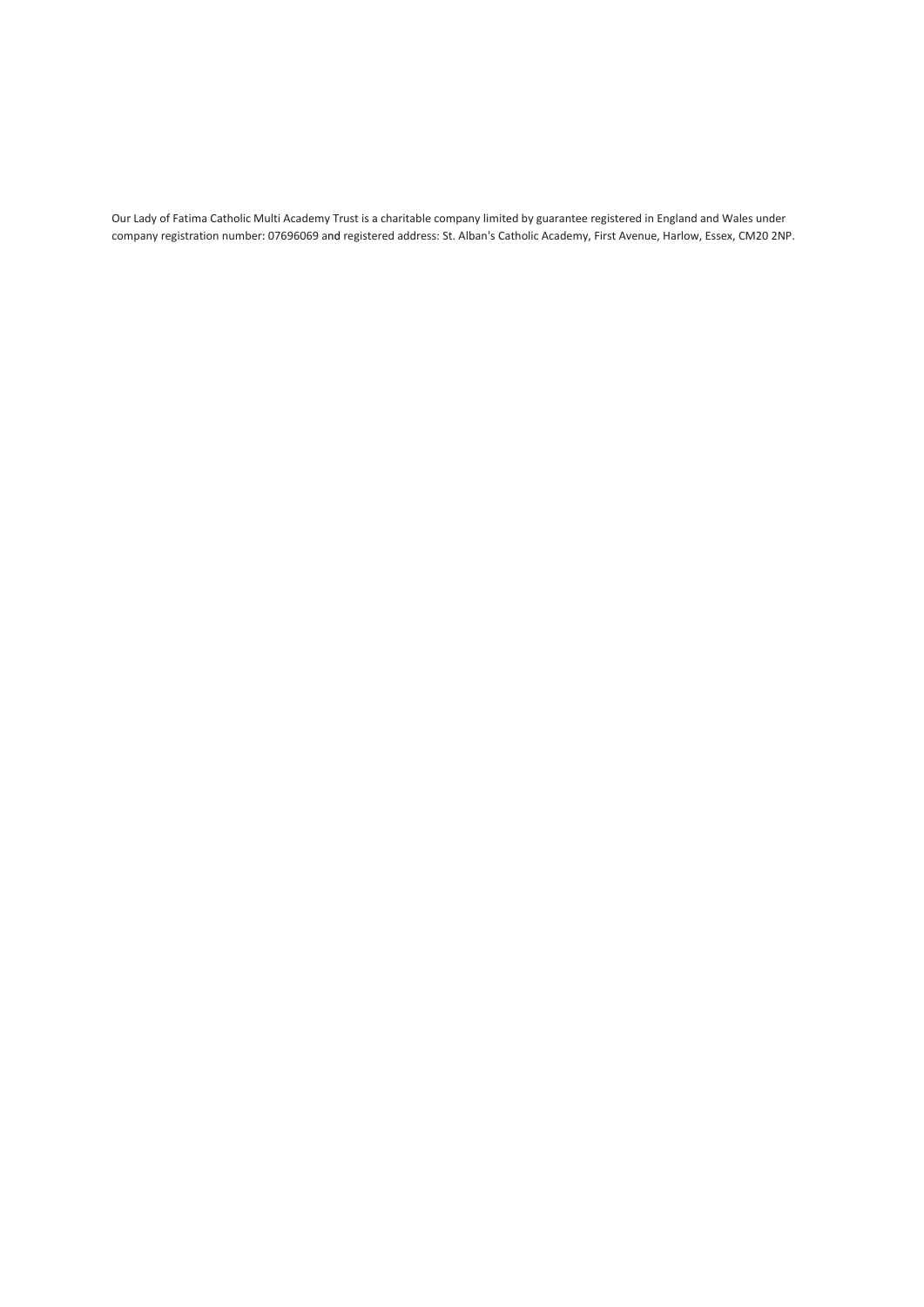### **Our Lady of Fatima Multi-Academy Trust Accessibility Plan 2020-2021**

### *Together through God's love, we learn together, grow together and achieve together*

This Accessibility Policy and Plan are drawn up in compliance with current legislation and requirements as specified in Schedule 10, relating to Disability, of the Equality Act 2010. The Trust Strategic Board is accountable for ensuring the implementation, review and reporting on the progress of the Accessibility Plan. The Trust is committed to providing an accessible environment with values and includes all pupils, staff, parents and visitors regardless of their education, physical, sensory, social, spiritual, emotional and cultural needs. The Trust is committed to challenging negative attitudes towards disability and accessibility and to developing a culture of awareness, tolerance and inclusion.

#### **Definition of Disability**

A person has a disability if he/she has a physical or mental impairment that has a sustained and long-term adverse effect on his/ her ability to carry out normal day to day activities.

The Accessibility Plan will contain relevant actions to:

- Improve access to the physical environment of the school, adding specialist facilities as necessary. This covers reasonable adjustments to the physical environment and physical aids to access education
- Increase access to the curriculum for pupils with a disability, expanding and making reasonable adjustments to the curriculum as necessary to ensure that pupils with a disability are as equally prepared for life as are the able bodied pupils. This includes Teaching and Learning and the wider curriculum of the Trust, such as participation in after school club, leisure and cultural activities or school visits. It also covers the provision of specialist aids and equipment, which may assist these pupils in accessing the curriculum.
- Improve and make reasonable adjustments to the delivery of written information to pupils, staff, parents and visitors with disabilities. The information should take account of pupils' disabilities and pupils' and parents' preferred formats and be made available within a reasonable timeframe.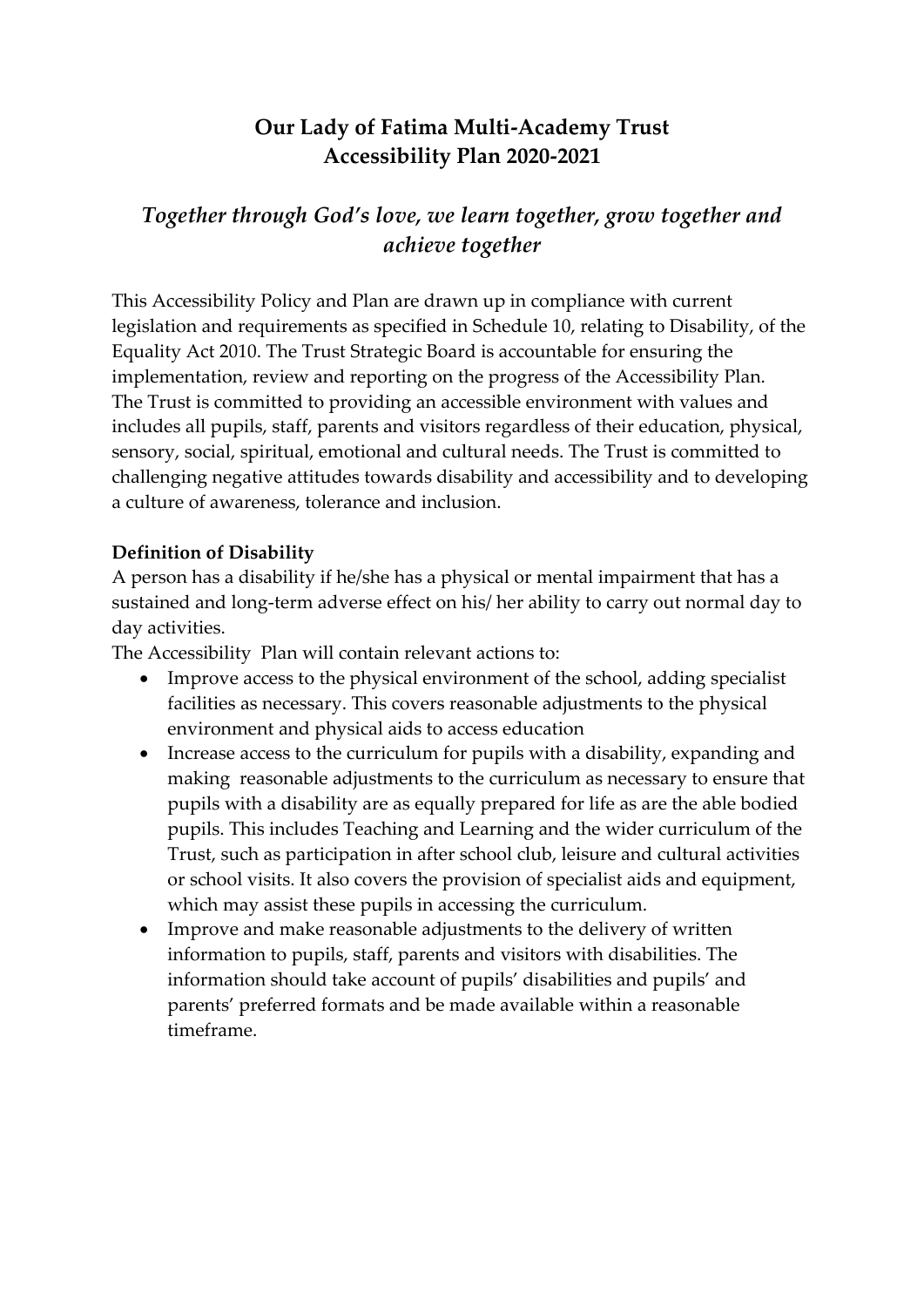| Outcome: to improve the physical access to the school |                                 |                  |                       |                 |
|-------------------------------------------------------|---------------------------------|------------------|-----------------------|-----------------|
| Target                                                | Strategies                      | Time scale       | Responsibility        | <b>Success</b>  |
|                                                       |                                 |                  |                       | Criteria        |
| The Trust is                                          | As required<br>To create access |                  | <b>Inclusion Lead</b> | One plans in    |
| aware of the                                          | plans for                       |                  |                       | place for       |
| access needs of                                       | individual                      |                  |                       | disabled        |
| disabled                                              | disabled pupils as              |                  |                       | pupils and      |
| pupils, staff,                                        | part of the one                 |                  |                       | all staff       |
| governor,                                             | planning process                |                  |                       | aware of the    |
| parents/carers                                        |                                 |                  |                       | pupils needs    |
| and visitors                                          | Be aware of staff,              | Induction        | Head of               | All staff and   |
| Ensure that the                                       | governors and                   | and on-          | school                | governors       |
| Trust staff and                                       | parents access                  | going if         | HR manager            | feel that their |
| governors are                                         | needs and meet as               | required         |                       | needs are       |
| aware of                                              | appropriate                     |                  |                       | met             |
| access issues                                         |                                 |                  |                       |                 |
|                                                       | Annual reminders                | Annually         | Head of               | Parents have    |
|                                                       | to parents, carers              |                  | school                | full access to  |
|                                                       | through the                     |                  |                       | all school      |
|                                                       | newsletter to let               |                  |                       | activities      |
|                                                       | the school know if              |                  |                       |                 |
|                                                       | they have                       |                  |                       |                 |
|                                                       | problems with                   |                  |                       |                 |
|                                                       | access to areas of              |                  |                       |                 |
|                                                       | the school                      |                  |                       |                 |
|                                                       | Consider access                 | Recruitment      | Executive             | Access issues   |
|                                                       | needs during                    | process          | Head                  | do not          |
|                                                       | recruitment                     |                  | HR manager            | influence       |
|                                                       | process                         |                  |                       | recruitment     |
|                                                       |                                 |                  |                       | and retention   |
|                                                       |                                 |                  |                       | issues          |
|                                                       | Circulate                       | Autumn           | HR manager            | Access to       |
|                                                       | information to                  | <b>Term 2020</b> |                       | information     |
|                                                       | relevant staff on               |                  |                       | in Staff        |
|                                                       | Access to Work                  |                  |                       | handbook        |
|                                                       | Scheme                          |                  |                       | and on staff    |
|                                                       |                                 |                  |                       | notice board    |
| Layout of each                                        | Consider needs of               | As required      | Executive             | Re-designed     |
| school to allow                                       | disabled pupils,                |                  | Head                  | buildings are   |
| access for all                                        | parents/carers or               |                  | Head of               | usable by all   |
| pupils to all                                         | visitors when                   |                  | School                |                 |
| areas                                                 |                                 |                  | Site manager          |                 |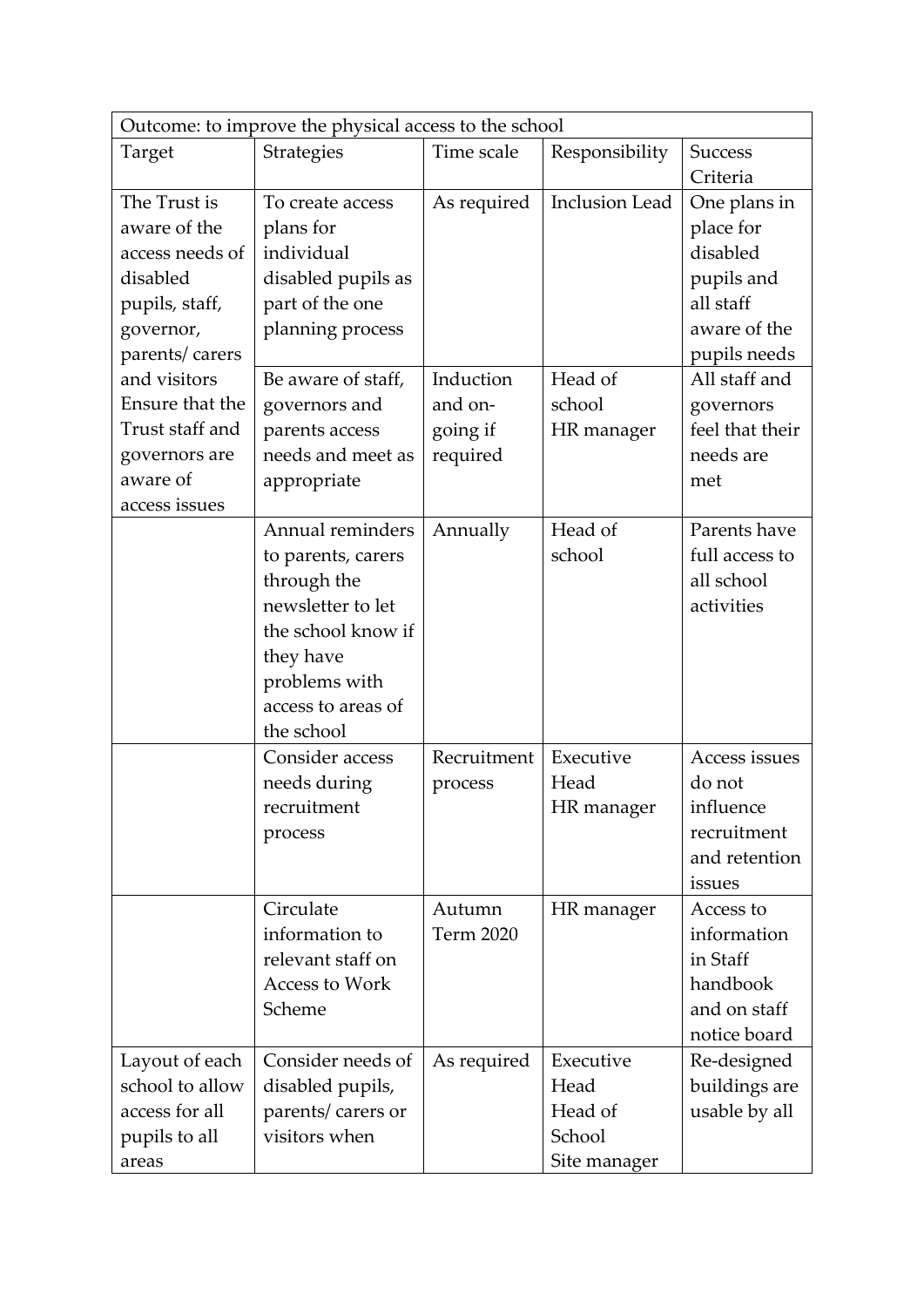|                               | considering any<br>redesign |             |                                       |                              |
|-------------------------------|-----------------------------|-------------|---------------------------------------|------------------------------|
|                               | Ensure the                  | As required | Site Manager                          | Wheelchair                   |
|                               | pedestrian path             |             |                                       | users have                   |
|                               | into the school is          |             |                                       | access to the                |
|                               | accessible to a             |             |                                       | playground                   |
|                               | wheelchair user             |             |                                       | with ease                    |
| Improve                       | Check condition             | Weekly      | Site manager                          | Visually                     |
| signage and                   | of back and                 | checks      |                                       | impaired                     |
| external access               | yellow tape on              |             |                                       | people feel                  |
| for visually                  | step edges                  |             |                                       | safe in the                  |
| impaired                      |                             |             |                                       | school                       |
| people                        |                             |             |                                       | grounds                      |
|                               | When repainting             | As required | Site manager                          | Visually                     |
|                               | the school                  |             |                                       | impaired                     |
|                               | building ensure             |             |                                       | people can                   |
|                               | there is a contrast         |             |                                       | move with                    |
|                               | between the walls           |             |                                       | ease around                  |
|                               | and doors                   |             |                                       | the school                   |
| Ensure all                    | Ensure there is a           | As required | <b>Inclusion Lead</b>                 | All disabled                 |
| disabled                      | personal                    |             |                                       | pupils and                   |
| people can be                 | emergency                   |             |                                       | staff working                |
| safely                        | evacuation plan             |             |                                       | with them                    |
| evacuated                     | for all pupils with         |             |                                       | feel safe in                 |
|                               | difficulties                |             |                                       | the event of a               |
|                               |                             |             |                                       | fire                         |
|                               | Ensure all staff            | Each        |                                       |                              |
|                               | are aware of their          | September   |                                       |                              |
|                               | responsibilities in         |             |                                       |                              |
|                               | an emergency                |             |                                       |                              |
|                               |                             |             |                                       |                              |
|                               | Make sure all               |             |                                       |                              |
|                               | areas of the school         |             | Site manager                          |                              |
| All fire escape               | have wheelchair             | On-going as |                                       | All disabled                 |
| routes are                    | access and are              | required    |                                       | staff pupils,                |
| suitable for all              | clear                       |             |                                       | parents and<br>visitors have |
|                               |                             |             |                                       |                              |
|                               |                             |             |                                       | safe escape<br>route         |
|                               | Decorate the                | Autumn      |                                       | The room is                  |
| To develop the                | rooms with lights/          | 2020        | Site Manager<br><b>Inclusion Lead</b> | suitable for                 |
| sensory room<br>as a safe and |                             |             |                                       |                              |
|                               |                             |             |                                       | pupils to use                |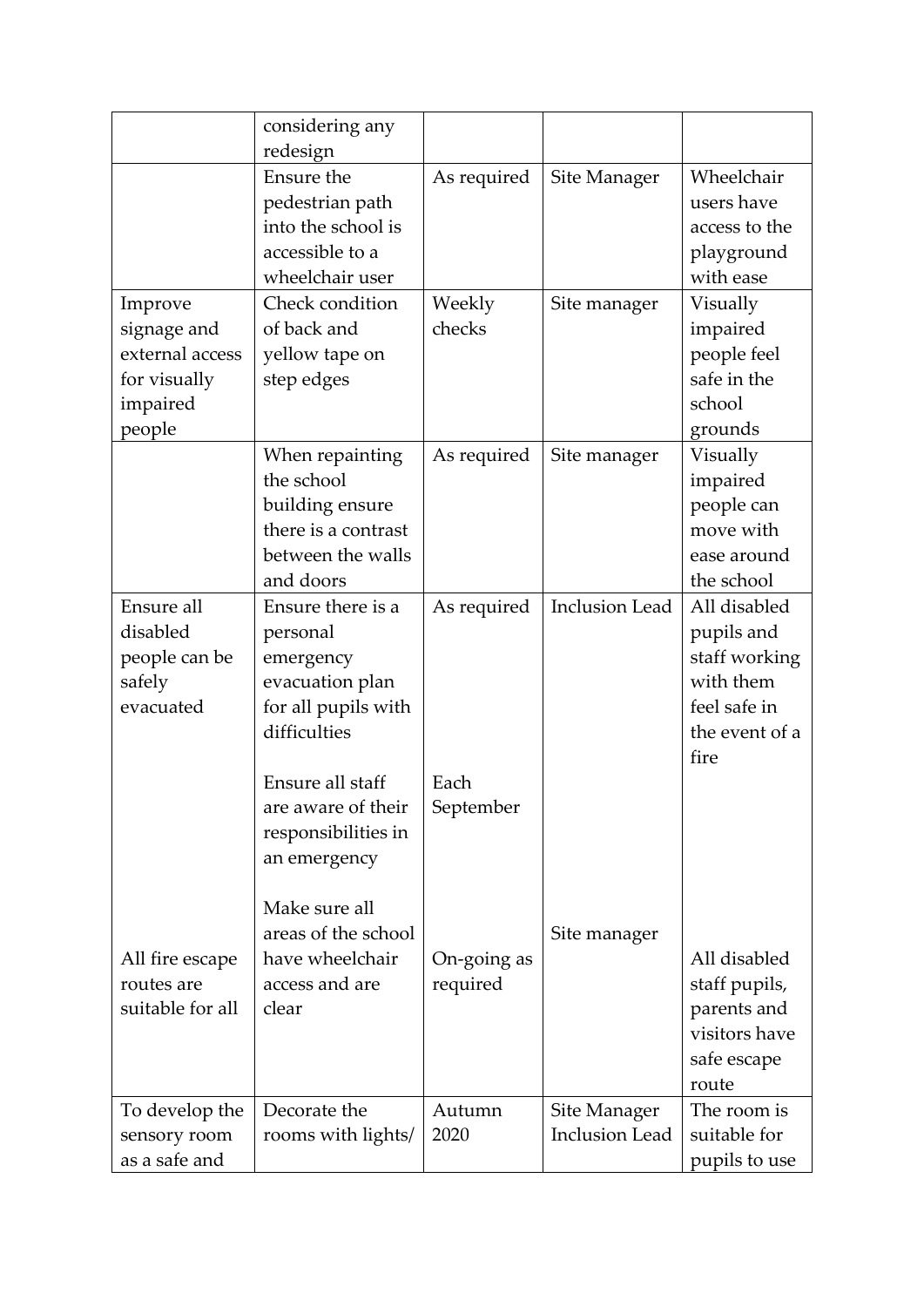|            | calm space for   soft cushions and |  |
|------------|------------------------------------|--|
| the pupils | sensory toys                       |  |

| Outcome: All pupils have access to the curriculum |                     |          |                       |                      |
|---------------------------------------------------|---------------------|----------|-----------------------|----------------------|
| <b>Target</b>                                     | <b>Strategies</b>   | Time     | Responsibility        | <b>Success</b>       |
|                                                   |                     | scale    |                       | Criteria             |
| Increase                                          | Identify training   | Autumn   | <b>Inclusion Lead</b> | Raised staff         |
| confidence in                                     | needs at regular    | 2020     |                       | confidence in        |
| all staff in                                      | meetings            |          |                       | strategies for       |
| differentiating                                   |                     |          |                       | differentiation      |
| the curriculum                                    |                     |          |                       | and increased        |
|                                                   |                     |          |                       | pupil                |
|                                                   |                     |          |                       | participation        |
|                                                   |                     |          |                       | through              |
|                                                   |                     |          |                       | personalised         |
|                                                   |                     |          |                       | curriculums          |
| Ensure                                            | Identify training   | Autumn   | <b>Inclusion Lead</b> | Raised staff         |
| classroom                                         | needs at regular    | 2020     |                       | confidence in        |
| support staff                                     | meetings            |          |                       | strategies for       |
| have specific                                     |                     |          |                       | differentiation      |
| training on                                       | Staff access        |          |                       | and increased        |
| disability                                        | appropriate CPD     |          |                       | pupil                |
| issues                                            | training            |          |                       | participation        |
| Ensure all staff                                  | Set up a system of  | As       | <b>Inclusion Lead</b> | All staff aware      |
| area aware of                                     | individual access   | required |                       | of individual        |
| disabled                                          | plans               |          |                       | needs                |
| pupils'                                           |                     |          |                       |                      |
| curriculum                                        | Information with    |          |                       |                      |
| access                                            | all agencies        |          |                       |                      |
|                                                   | involved with the   |          |                       |                      |
|                                                   | child               |          |                       |                      |
| Use ICT                                           | Make sure           | As       | <b>Inclusion Lead</b> | Wider use of         |
| software to                                       | appropriate         | required |                       | <b>SEN</b> resources |
| support                                           | software is used    |          |                       | in classrooms        |
| learning                                          |                     |          |                       |                      |
| All                                               | Develop guidance    | As       | EVC/ class            | All pupils to        |
| educational                                       | for staff on making | required | teachers              | be able to           |
| visits to be                                      | trips accessible    |          |                       | access all           |
| accessible to                                     |                     |          |                       | educational          |
| all                                               | Ensure venues are   |          |                       | visits and take      |
|                                                   | vetted for          |          |                       | part in a range      |
|                                                   | appropriateness     |          |                       | of activities        |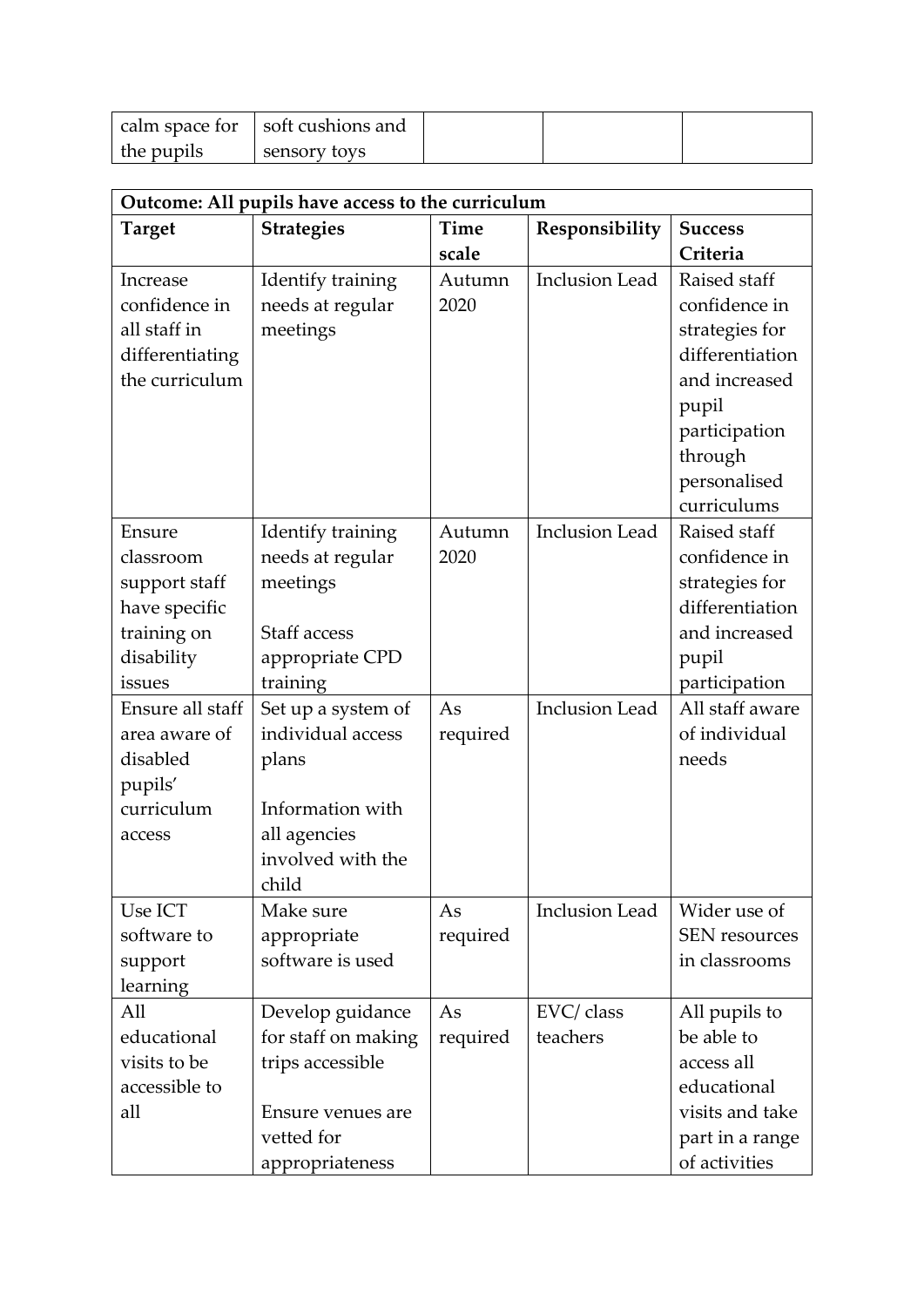| <b>Review PE</b><br>curriculum to<br>ensure it is<br>accessible to                        | <b>Review PE</b><br>curriculum to<br>include disabled<br>sports                     | Autumn<br>2020 | PE Lead               | All pupils<br>have access to<br>PE and can<br>excel                                 |
|-------------------------------------------------------------------------------------------|-------------------------------------------------------------------------------------|----------------|-----------------------|-------------------------------------------------------------------------------------|
| all                                                                                       |                                                                                     |                |                       |                                                                                     |
| Review<br>curriculum<br>areas and<br>planning to<br>include<br>disability<br>issues       | Include specific<br>reference to<br>disability equality<br>in curriculum<br>reviews | Autumn<br>2020 | Subject Leads         | Gradual<br>introduction<br>of disability<br>issues into all<br>curriculum<br>areas  |
| Ensure<br>disabled<br>pupils can<br>take part<br>equally in<br>after school<br>activities | Talk to external<br>providers                                                       | As<br>required | <b>Inclusion Lead</b> | <b>Disabled</b><br>pupils are able<br>to take part in<br>after school<br>activities |

| Improving the delivery of written information to disabled pupils |                   |           |                |                            |
|------------------------------------------------------------------|-------------------|-----------|----------------|----------------------------|
| Target                                                           | Strategies        | Timescale | Responsibility | Success Criteria           |
| Review                                                           | Provide           | On-going  | Office         | All parents receive        |
| information to                                                   | information       |           |                | information in a form they |
| parents/carers                                                   | and letters in    |           |                | can access                 |
| to ensure it is                                                  | clear print and   |           |                |                            |
| accessible                                                       | simple English    |           |                |                            |
|                                                                  | Translate letters |           |                |                            |
|                                                                  | in parents first  |           |                |                            |
|                                                                  | language if       |           |                |                            |
|                                                                  | required /        |           |                |                            |
|                                                                  | provide           |           |                |                            |
|                                                                  | information in    |           |                |                            |
|                                                                  | <b>Braille if</b> |           |                |                            |
|                                                                  | needed            |           |                |                            |
|                                                                  |                   |           |                |                            |
|                                                                  | School office     |           |                |                            |
|                                                                  | will support      |           |                |                            |
|                                                                  | and help          |           |                | All parents understand     |
|                                                                  | parents to        |           |                | what are the headlines of  |
|                                                                  | access            |           |                | the school information     |
|                                                                  | information       |           |                |                            |